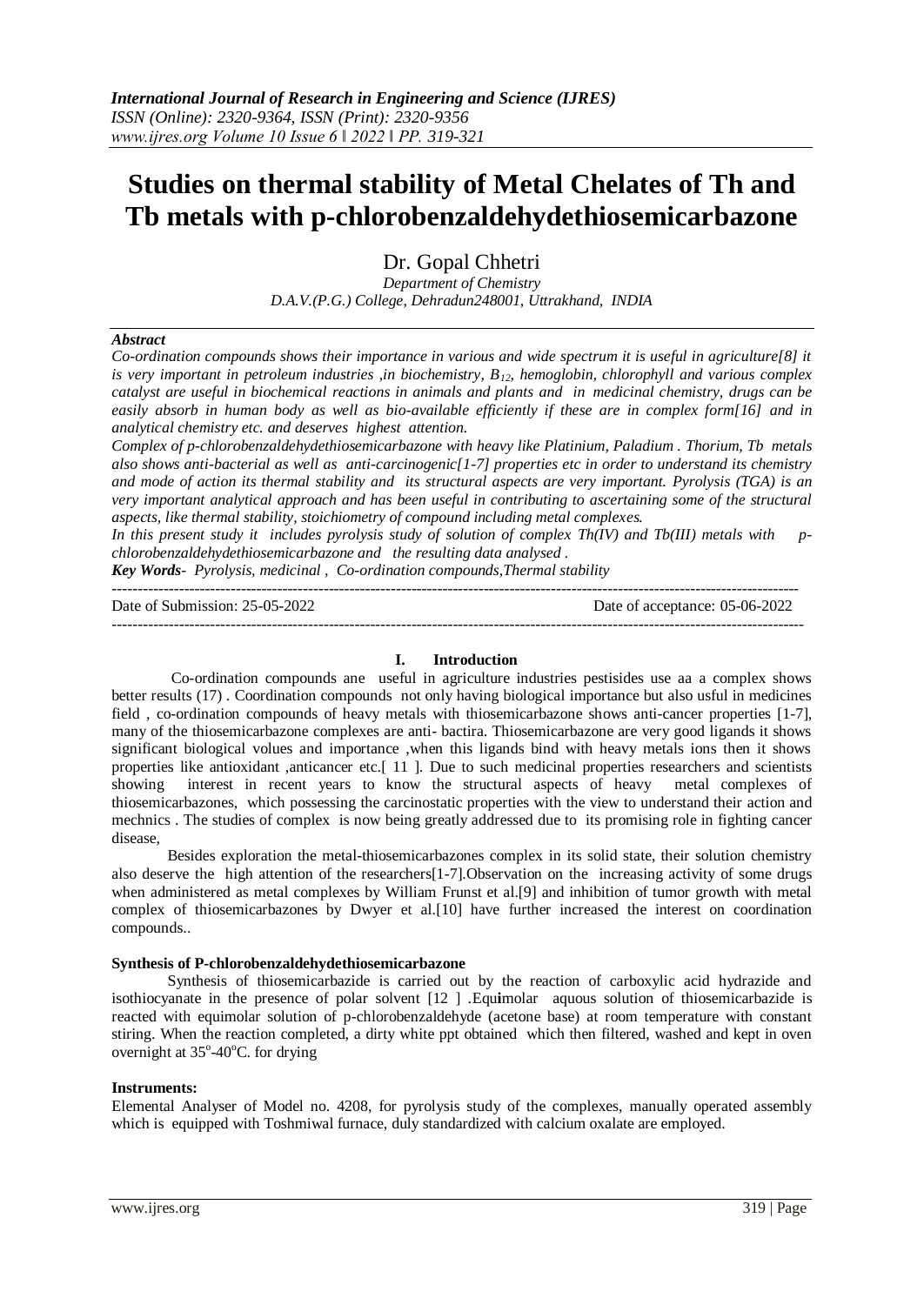#### **II. Experiment**

All the chemical which used were of analytical grade, For isolation of metal complexes of Th, Tb, three moles of p-chlorobenzaldehydethiosemicarzone(in acetone) were mixed with a mole of metal ion, the deepening of colour resulted on mixing. On mild shaking followed by cooling the precipitate appeared in both the case . The precipitate was filtered, washed with ice cooled water and dried at  $35^{\circ}$ -40 $^{\circ}$ C. the elemental analysis agreed to the accompanying composition;

ThR<sub>4</sub>. H<sub>2</sub>O and Tb.R  $_31\frac{1}{2}H_2O$  where R = p- Cl.C<sub>6</sub>H<sub>4</sub>.CH=N-N=CS-NH<sub>2</sub>.

#### **III. Result and Discussion:**

tris-( p-chlorobenzaldehydethiosemicarzone) Th(IV).  $H_2O$ 

tris-( p-chlorobenzaldehydethiosemicarzone) Tb(III). 1½ H<sub>2</sub>O

Like metal complexes other than Eu(III) complexes, Tb(III) – p-chlorobenzaldehydethiosemicarbazone is hydrated one having the composition. Tb.  $R_3$ . 1½H<sub>2</sub>O and thermal stability upto 100<sup>0</sup>C. 1½ H<sub>2</sub>O molecules were lost from  $100^{\circ}$  to  $120^{\circ}$ C and the dehydrated complex Tb. R<sub>3</sub> could be constant by weight in the temperature range :  $120^0 - 156^0$ C. Further a molecular of R<sub>3</sub> spilt off from  $150^0$  to  $272^0$ C forming an intermediate of definite composition : Tb. R<sub>2</sub> (272<sup>0</sup>C – 304<sup>0</sup>C), which after 304<sup>0</sup>C lost two R molecules upto 560<sup>0</sup>C

levelling off hence forth; the residue off hence forth; the residue left was nothing but  $Tb_2O_3$ . Possible of decomposition may be given by following steps .{Table 1)

Tb.R<sub>3</sub>. 1½H<sub>2</sub>O ------------------Tb.R<sub>3</sub> ------------------ Tb.R<sub>2</sub> ------------------ Tb<sub>2</sub>O<sub>3</sub>  $1\frac{1}{2}H_2O$  -R -2R

| chlorobenzaldehydetiosemicarbazonato) Tb (III) $1\frac{1}{2}H_2O$ |                       |        |       |       |             |  |  |  |
|-------------------------------------------------------------------|-----------------------|--------|-------|-------|-------------|--|--|--|
| Stability/Phase                                                   | Loss                  | % Loss |       |       | % $Tb_2O_3$ |  |  |  |
| $(Temp. Range)^{\circ}C$                                          | (Temp. Range) ${}^0C$ |        |       |       |             |  |  |  |
|                                                                   |                       | Calc.  | Found | Calc. | Found       |  |  |  |
| Tb. $R_3$ 1H <sub>2</sub> O                                       | $1\frac{1}{2}H2O$     | 03.13  | 03.09 |       |             |  |  |  |
| upto 100)                                                         | $(100-120)$           |        |       |       |             |  |  |  |
| Tb. R <sub>3</sub>                                                | R                     | 26.16  | 25.77 |       |             |  |  |  |
| $(120-156)$                                                       | $(156-272)$           |        |       |       |             |  |  |  |
| Tb. $R_2$                                                         | 2R                    | 78.47  | 79.90 | 21.12 | 19.60       |  |  |  |
| $(272-304)$                                                       | $(304 - 560)$         |        |       |       |             |  |  |  |
| Tb2O3                                                             | --                    | --     |       | 21.74 | 23.21       |  |  |  |
| (560 onwards)                                                     |                       |        |       |       |             |  |  |  |

**Table : 1** PYROLYSIS DATA ON PROGRESS OF DECOMPOSITION OF tris-(p-

% losses are accumulated

$$
R = CI. C6H4. CH = N - N = C - NH2
$$

The metal chelate of ligand with 5f block element [(Th(IV)] displayed five plateaus on its thermogram coinciding with the accompanying definite composition.upto temperature  $112^{\circ}$ C it loses one molecule of  $H_2O$ then the weight is constant upto  $126^{\circ}C \cdot 152^{\circ}C$ , at this stage Th.R<sub>4</sub> decompose, %of weight loss suggest formation of Th.R<sub>2</sub> this composition is remains stable upto temperature 392 $^{\circ}$ C further decomposition gives Th  $3/4R$  its stabilty range is given below and finally above 600 oc ThO<sub>2</sub> is residue and thermally stable compound

| Ι.                                    | $Th.R_4.H_2O$     | (upto $112^0C$ )        |                    |  |  |  |
|---------------------------------------|-------------------|-------------------------|--------------------|--|--|--|
| II.                                   | $Th.R_4$          | $(128^0 - 152^0C)$      |                    |  |  |  |
| III.                                  | Th.R <sub>2</sub> | $(360^0 - 392^0C)$      |                    |  |  |  |
| IV.                                   | Th. $3/4R$        | $(480^0 - 512^0C)$      |                    |  |  |  |
| $V_{\cdot}$                           |                   | $(600 \text{ onwards})$ |                    |  |  |  |
| The successive losses as shown below: |                   |                         |                    |  |  |  |
| $I \longrightarrow II$                | H <sub>2</sub> O  |                         | $(112^0 - 128^0C)$ |  |  |  |
| $\Pi$ ---- $\Pi$                      | 2R                |                         | $(152^0 - 360^0C)$ |  |  |  |
| $III$ ---- IV                         | $1\frac{1}{4}R$   |                         | $(392^0 - 480^0C)$ |  |  |  |